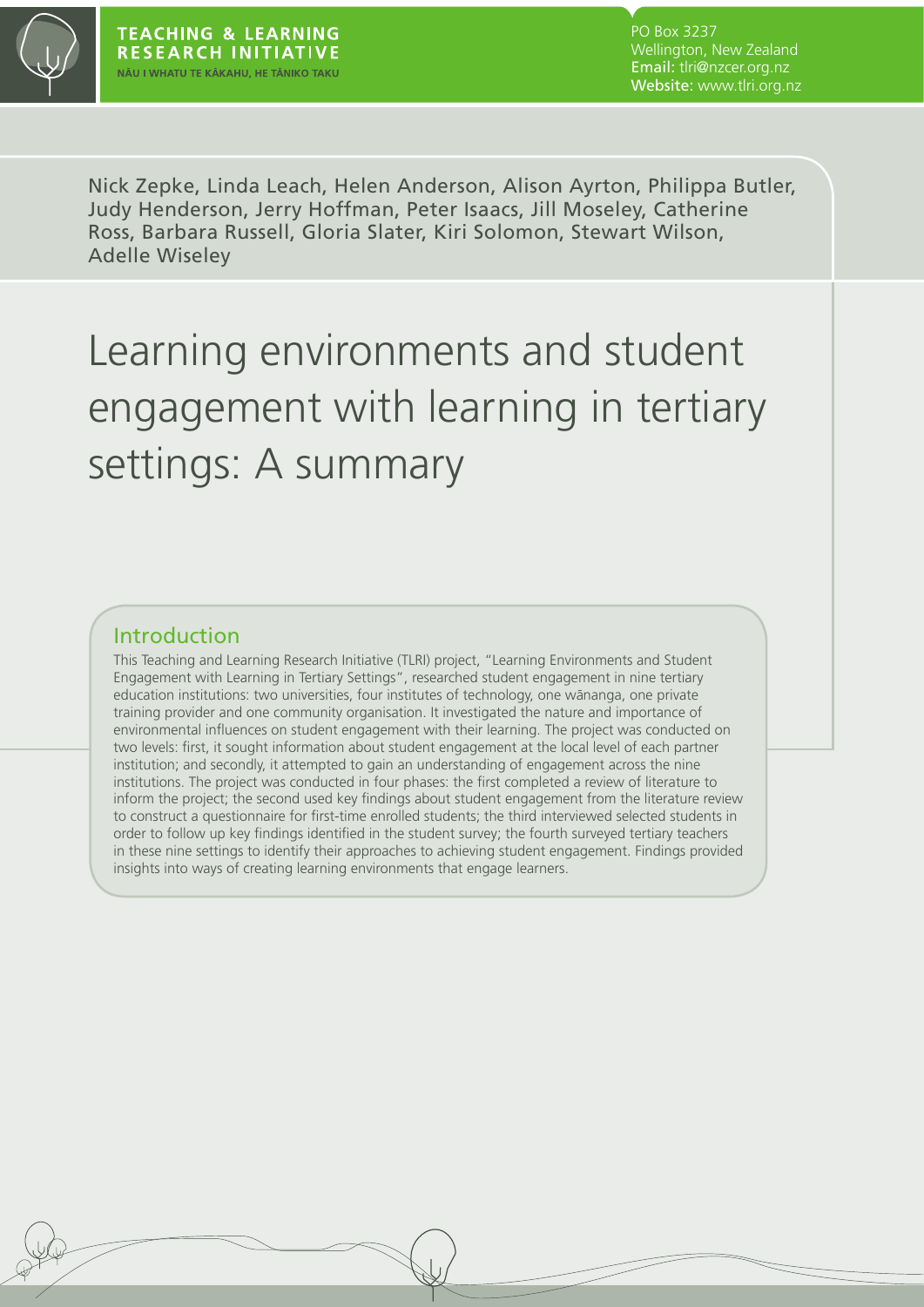

## Aims and objectives of the project

The aims of the project were to:

- identify and describe, in an agreed template format, literature relevant to the project
- research the nature and extent of student engagement with learning across the tertiary sector in two universities, four polytechnics, a wānanga, one private training establishment, and one community provider—using data from a large quantitative survey of first-time returning students, selected interviews with such students, and a survey of teachers
- investigate the influence of learning environments on student engagement with learning via the data gathering tools noted above in the nine institutional settings
- establish an energetic, committed, collaborative partnership of established and new researchers across and within the nine settings.

The project has:

- • provided a relevant and accessible data base of research literature on student engagement
- developed a series of nine case studies of student engagement within their learning environments using a student survey and interviews
- considered data from the nine case studies in one national case study
- triangulated student data with data from a survey of tertiary teachers
- made the findings from the research available to the tertiary sector through publications and presentations.

#### Research question

The research questions was "How do institutional and non-institutional learning environments influence student engagement with learning in diverse tertiary settings?"

#### **Participants**

The student survey was distributed to a sample of firsttime enrolled students representative of gender, age and ethnicity in each of nine case study institutions. The samples from eight institutions were from the total first-year population, and the sample for one was from selected programmes. Sample sizes varied, and were determined by institution size.

About eight students were interviewed in each institution. Each institution also surveyed its teachers. The distribution of students by gender, age, mode of study, method of study and ethnicity is recorded in Table 1.

|                                                                 |                 | All Institutions | А    | B     | C    | D    | Ε    | F    | G     | Н    |      |
|-----------------------------------------------------------------|-----------------|------------------|------|-------|------|------|------|------|-------|------|------|
| Gender                                                          | Female          | 66.4             | 59.6 | 84.6  | 78.0 | 69.4 | 74.1 | 52.4 | 76.6  | 68.1 | 53.5 |
|                                                                 | Male            | 31.1             | 39.0 | 15.4  | 22.0 | 27.0 | 20.4 | 11.5 | 23.4  | 27.5 | 45.2 |
| Age                                                             | Under 20        | 35.0             | 80.3 | 7.7   | 44.5 | 34.7 | 16.7 | 6.1  | 18.8  | 3.3  | 48.4 |
|                                                                 | Over 21         | 64.0             | 19.3 | 88.4  | 55.5 | 65.3 | 83.3 | 86.6 | 81.2  | 92.7 | 50.3 |
| Mode of<br>study                                                | Face to<br>face | 74.7             | 77.4 | 100.0 | 55.0 | 89.8 | 53.2 | 13.3 | 97.6  | 84.8 | 76.5 |
|                                                                 | Distance        | 25.3             | 22.6 | 0.0   | 46.0 | 10.2 | 46.8 | 86.7 | 22.4  | 15.2 | 23.5 |
| Method<br>of study                                              | Part-time       | 32.7             | 5.8  | 80.8  | 32.4 | 5.1  | 33.3 | 73.2 | 0.0   | 65.6 | 32.3 |
|                                                                 | Full-time       | 62.3             | 88.3 | 11.5  | 61.8 | 88.8 | 64.8 | 20.7 | 100.0 | 29.7 | 63.2 |
| Ethnicity                                                       | N.Z.<br>Pakeha  | 52.9             | 70.2 | 46.7  | 64.4 | 26.4 | 67.3 | 82.9 | 16.4  | 45.4 | 58.5 |
|                                                                 | Māori           | 15.9             | 7.1  | 20.0  | 5.9  | 12.3 | 12.7 | 9.8  | 27.4  | 32.1 | 14.2 |
|                                                                 | Pasifika        | 8.5              | 2.8  | 13.2  | 2.7  | 18.3 |      | 6.1  | 23.2  | 10.0 | 7.5  |
|                                                                 | Asian           | 13.9             | 12.6 | 13.4  | 9.6  | 30.1 | 3.6  |      | 15.1  | 8.9  | 10.2 |
|                                                                 | Other           | 8.7              | 7.5  | 6.7   | 9.0  | 12.7 | 16.4 | 1.2  | 17.8  | 4.6  | 9.7  |
| Total<br>Returns                                                |                 | 1246             | 223  | 26    | 173  | 196  | 54   | 82   | 64    | 273  | 155  |
| Note: Categories may not always add to 100% due to missing data |                 |                  |      |       |      |      |      |      |       |      |      |

#### TABLE 1 **Characteristics of student respondents**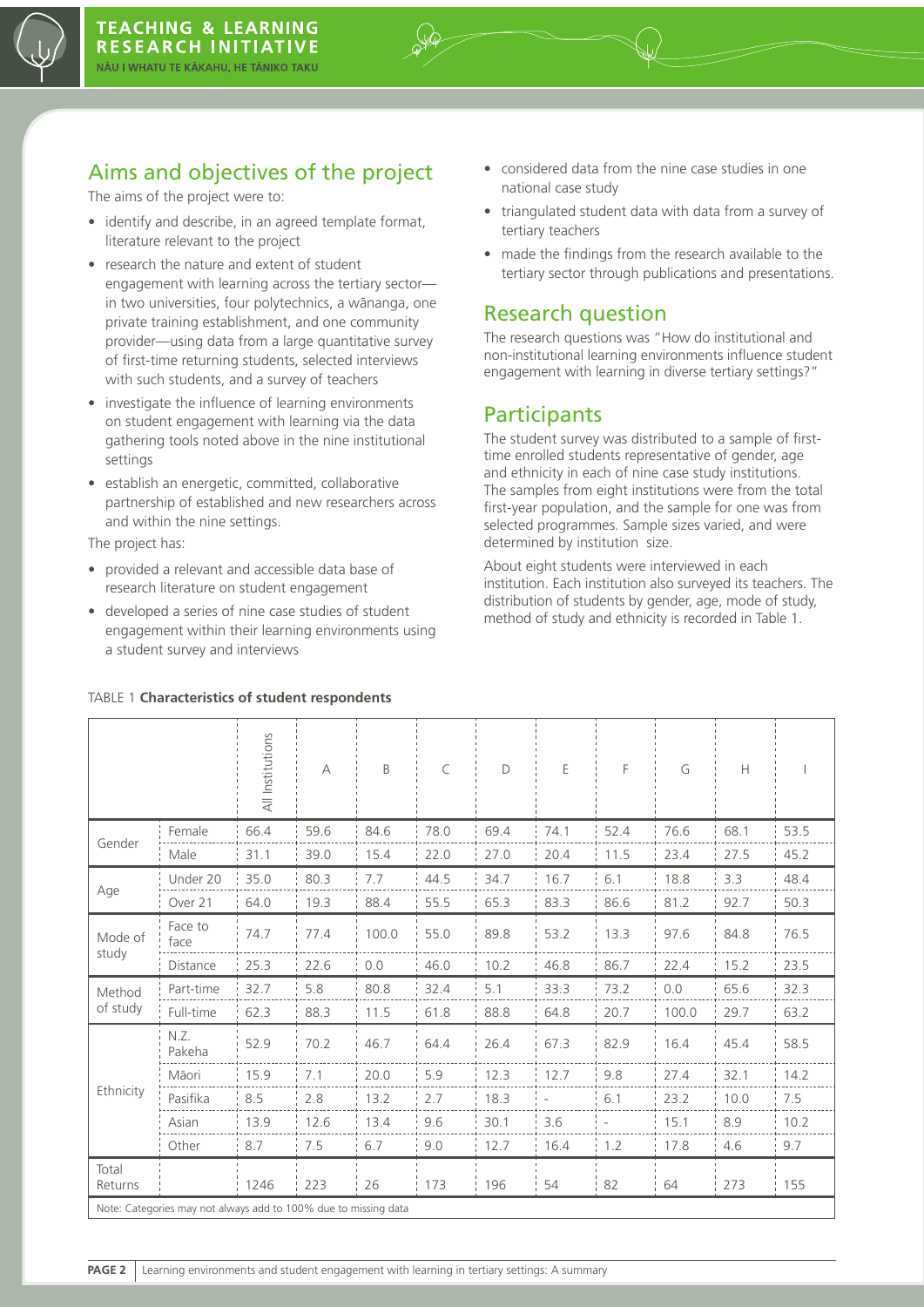As can be seen from the Table 1, the demographic data shows both similarities and differences across institutions. The gender distribution was consistently weighted in favour of females; in three institutions more than threequarters of respondents were female. Age distributions were more varied, with 80 percent of respondents in one institution being older than 20 while a similar proportion was younger than 20 in another. Respondents largely studied in face-to-face situations. Only in one institution did more than half study at a distance. In six institutions, most respondents studied full-time; in three, the majority were part-timers. In seven institutions, most respondents identified as Pākehā New Zealanders; Māori were the largest group in one institution and the second largest in five others. Respondents of Asian origin were the largest group in one institution and the second largest in two institutions. The institutions varied greatly in size. Three are large by New Zealand standards; two small; the others are of medium size.

## **Methodology**

The project was designed as four stages. Each stage involved gathering data in nine case studies. These case study data were also used to develop overviews of all case studies.

- The first stage was a literature survey which used a common search strategy but focused on literature useful to each of the collaborating settings, and which recorded key information in a commonly agreed template. Each research partner contributed to the store of literature templates.
- The second stage was a quantitative survey of students returning to study after completing one enrolment period in their institution.
- The survey drew on the literature reviewed and on the Australasian Survey of Student Engagement (AUSSE), which is adapted from *The College Student Report: National Survey of Student Engagement* (Kuh, 2001). To suit the diverse learners researched in this project, additional questions about non-institutional influences were used.
- The sample included ethnic, age, gender and level of subject representation as appropriate to each partner institution. The institutional data were analysed and reported as a case study by each of the partner researchers.
- Case study data were collated to develop a national case study. Given the spread of the nine partner institutions, the national case study was expected to approximate the tertiary education population. However, no claim for generalisability was made.

The third stage comprised interviews with about eight students in each case study setting. The aim was to explore in greater depth issues or themes that emerged from the analysis of the student survey data.

- In the fourth stage, a quantitative survey was used to gauge the views of teachers in each case study setting about the learning environments they try to create to achieve student engagement. The questions in this survey mirrored those in the student questionnaire. A sample of teachers in each institution was invited to participate, and the case study data were also used to provide a national perspective.
- Ethics approval for this project was gained from the Massey University Human Ethics Committee and from ethics committees of participating institutions where required.

#### Limitations

The limitations of this research project included:

- Response rates in most case study institutions for the student survey were disappointing, ranging from 5.5 percent to 82.7 percent and averaging 14.5 percent. While 1246 responses from the nine case studies were useful, the case study design meant that generalisations for all tertiary institutions in Aotearoa New Zealand were untenable.
- Consequently the overview papers written using data from all case studies must be regarded cautiously. Overview studies can only offer tentative findings that should be checked against results in individual institutions.
- Student engagement is a complex concept. Dividing it into discrete categories has its dangers. For example, while the study treated a teacher's influence and motivation as separate, their influences on engagement are likely to overlap.

#### Summary of findings

Student engagement is a complex construct made up of a number of lenses. Each strand is informed by many indicators,<sup>1</sup> only some of which are included in Table 2. Indicators may vary from institution to institution as well as from course to course.

There are a number of actions that institutions can take to enhance engagement. These include:

- enhancing students' self-belief
- enabling students to work autonomously, enjoy learning relationships with others, and feel they are competent to achieve their own objectives
- recognising that teaching and teachers are central to engagement

<sup>1</sup> The conceptual organiser used for this project was developed from reviews of literature over time. Consequently, it has evolved in terms of the number of lenses/strands used and terminology used. The evolving nature of the project explains the difference in the way the organiser is presented from the overview papers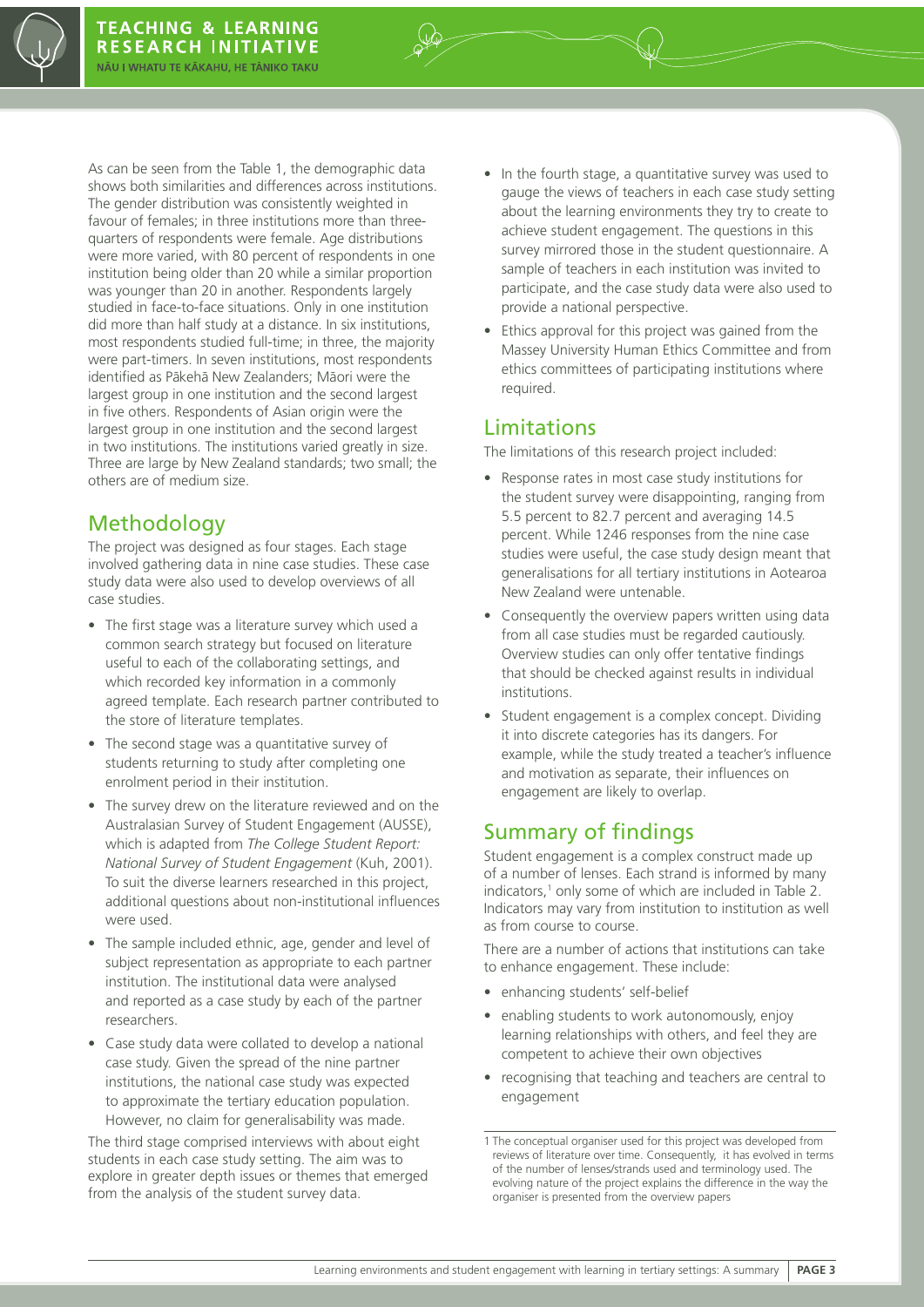

#### TABLE 2 **Strands in engagement and a selection of indicators**

| <b>STRANDS IN ENGAGEMENT</b>                                                                                               | <b>FINDINGS FROM THE CHOSEN INDICATORS</b>                                                                                                                                                                                                                                                |  |  |  |  |  |
|----------------------------------------------------------------------------------------------------------------------------|-------------------------------------------------------------------------------------------------------------------------------------------------------------------------------------------------------------------------------------------------------------------------------------------|--|--|--|--|--|
| <b>Motivation and agency</b><br>(Engaged students are intrinsically motivated<br>and want to exercise their agency)        | A student feels able to work autonomously<br>A student feels they have relationships with others<br>A student feels competent to achieve success                                                                                                                                          |  |  |  |  |  |
| <b>Transactional engagement</b><br>(Students engage with teachers)                                                         | Students experience academic challenge<br>Learning is active and collaborative inside and outside the classroom<br>Students and teachers interact constructively<br>Students have enriching educational experiences                                                                       |  |  |  |  |  |
| <b>Transactional engagement</b><br>(Students engage with each other)                                                       | Learning is active and collaborative inside and outside the classroom<br>Students have positive, constructive peer relationships<br>Students use social skills to engage with others                                                                                                      |  |  |  |  |  |
| <b>Institutional support</b><br>(Institutions provide an environment<br>conducive to learning)                             | There is a strong focus on student success<br>There are high expectations of students<br>There is investment in a variety of support services<br>Diversity is valued<br>Institutions continuously improve                                                                                 |  |  |  |  |  |
| Active citizenship<br>(Students and institutions work together<br>to enable challenges to social beliefs and<br>practices) | Students are able to make legitimate knowledge claims<br>Students can engage effectively with others including the "other"<br>Students are able to live successfully in the world<br>Students have a firm sense of themselves<br>Learning is participatory, dialogic, active and critical |  |  |  |  |  |
| <b>Non-institutional support</b><br>(Students are supported by family and friends<br>to engage in learning)                | Students' family and friends understand the demands of study<br>Students' family and friends assist with e.g. childcare, time management<br>Students family and friends create space for study commitments                                                                                |  |  |  |  |  |

- • creating learning that is active and collaborative and that fosters learning relationships
- • creating educational experiences for students that are challenging and enriching, and that extend their academic abilities
- making institutional cultures welcoming to students from diverse backgrounds
- investing in a variety of support services
- adapting to changing student expectations
- enabling students to become active citizens
- enabling students to develop their social and cultural capital.

Teachers and teaching have the most important effect on student engagement. Students identified the following teacher behaviours as most important:

- giving priority to building relationships with students, being available, counselling them when asked, and providing prompt, constructive feedback on their learning
- showing enthusiasm for their subject, and making learning of the subject interesting thus enabling students to engage with it
- challenging their students intellectually in ways that recognise students' objectives, abilities and interests
- enabling students to actively apply the knowledge they construct to practical problems and situations

• providing information about studying successfully when such information is needed.

Intrinsic motivation, particularly perceptions of competence, agency and relatedness, are important in engagement:

- Perceptions of competence were seen as more motivating for engagement than either agency or relationships.
- There was a significant gap between perception and action. While students seemed to understand what motivated them, they did not always use this knowledge when studying.

Non-institutional influences have a moderate effect on student engagement:

- Only family support for study and personal study endeavours could be said to have exercised a substantial effect.
- Nevertheless, non-institutional influences do need to be taken into account when considering factors affecting student engagement. When students are affected by health, family, work or financial issues, and cultural or religious commitments, they engage less with their study and their achievement is adversely affected.
- There were significant differences in the ways subpopulations were affected, in particular the way